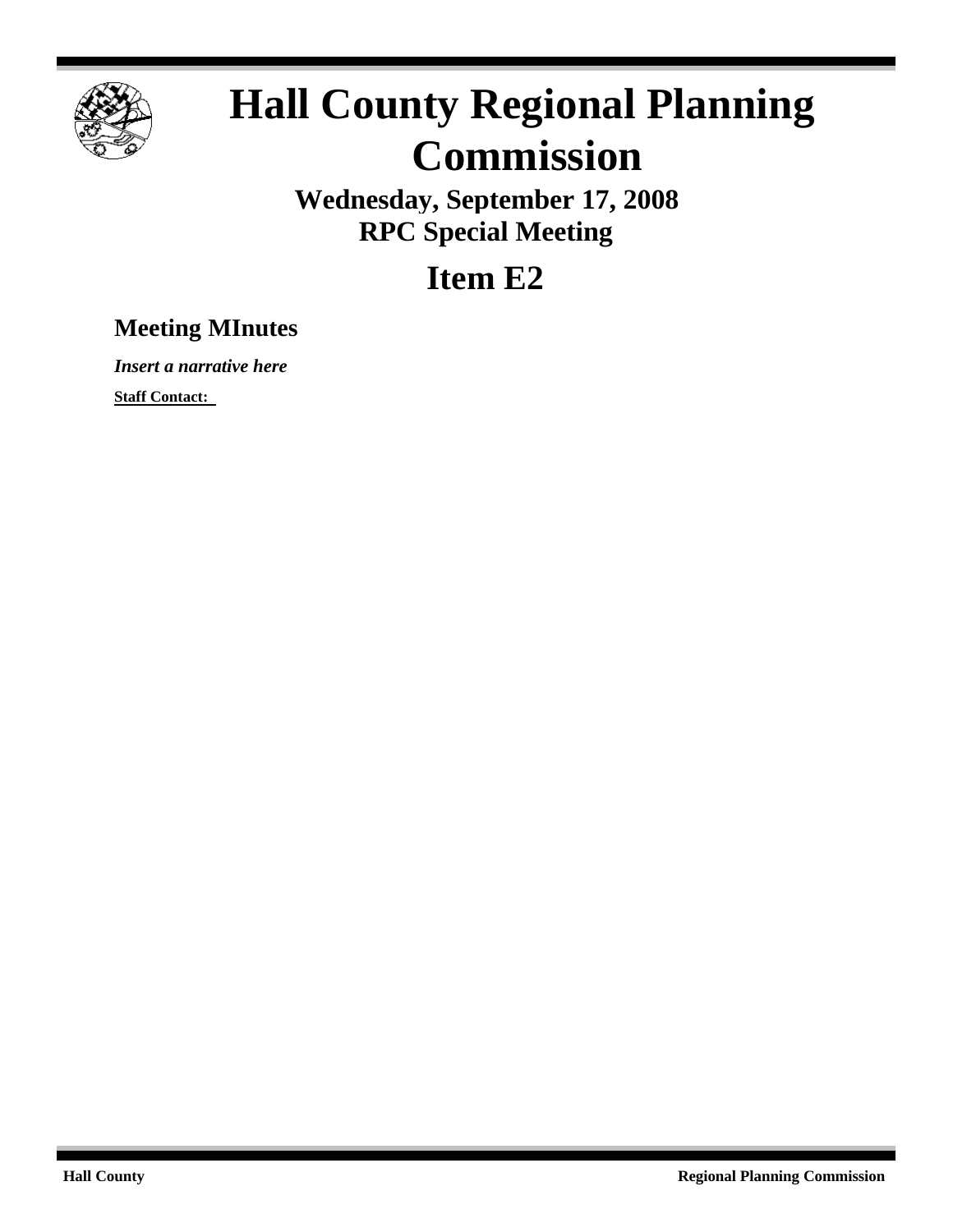

#### THE REGIONAL PLANNING COMMISSION OF HALL COUNTY, GRAND ISLAND, WOOD RIVER AND THE VILLAGES OF ALDA, CAIRO, AND DONIPHAN, NEBRASKA

**Minutes** for September 3, 2008

The meeting of the Regional Planning Commission was held Wednesday, September 3, 2008, in the Community Meeting Room - City Hall – Grand Island, Nebraska. Notice of this meeting appeared in the "Grand Island Independent" August 23, 2008.

| Present: | Pat O'Neill<br>Deb Reynolds<br>Don Snodgrass<br><b>Scott Eriksen</b><br>Jaye Monter<br><b>Dianne Miller</b> | Lisa Heineman<br><b>Mark Haskins</b><br>Karen Bredthauer<br>Leslie Ruge<br><b>Bill Hayes</b> |
|----------|-------------------------------------------------------------------------------------------------------------|----------------------------------------------------------------------------------------------|
| Absent:  | John Amick                                                                                                  |                                                                                              |
| Other:   |                                                                                                             |                                                                                              |
| Staff:   | Chad Nabity, Rose Woods                                                                                     |                                                                                              |
| Press:   |                                                                                                             |                                                                                              |

#### **1. Call to order.**

Chairman O'Neill called the meeting to order at 6:00 p.m. He stated that this was a public meeting subject to the open meetings laws of the State of Nebraska. He noted that the requirements for an open meeting were posted on the wall in the room and easily accessible to anyone who may be interested in reading them.

#### **2. Minutes of August 13, 2008 meeting.**

O'Neill asked if there were any changes to the August meeting minutes. Hearing none O'Neill asked for a motion.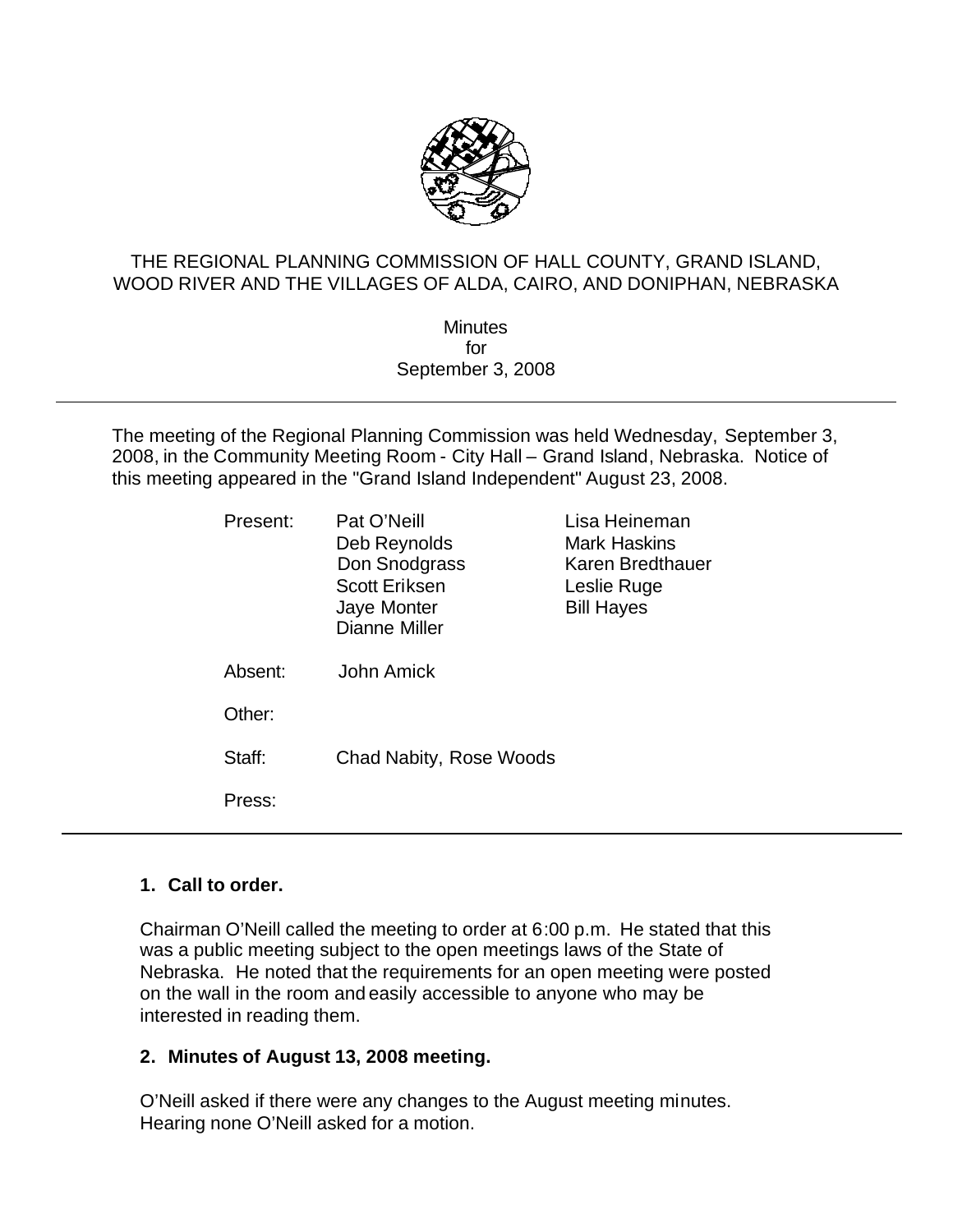A motion was made byEriksen, and seconded by Hayes to approve the Minutes of the August 13, 2008 meeting as mailed.

The motion carried with 10 members present and 9 voting in favor (O'Neill, Ruge, Hayes, Reynolds, Monter, Haskins, Eriksen, Bredthauer, and Snodgrass) and 1 member present abstaining (Miller).

#### **3. Request time to speak.**

No one requested time to speak.

#### **4. Community Beautification Award**

This is an award that has been given out by the Planning Commission for well over 30 years; there is a plaque that is given to the winner. There were eight nominations this year with Animal Medical Clinic at 210 E. Stolley Park Road winning the award for Community Beautification.

#### **5. Public Hearing - Annexation**

Nabity explained this is property located on Capital Avenue, North of Capital and East of Saint Paul Road. This property is approximately 10 acres. Currently there is only a garage on the property the owner would like to build a house and they would like to hook up to city sewer and water, which are available. The property is contiguous with the city limits of Grand Island and the owner is requesting the annexation. This will not have any impact on the extra territorial zoning jurisdiction all services is available.

O'Neill asked if there were any questions.

O'Neill asked for a motion. A motion was made by Ruge to approve the annexation request and seconded by Miller.

A roll call vote was taken and the motion passed with 10 members present (Miller, O'Neill, Ruge, Reynolds, Hayes, Eriksen, Monter, Haskins, Bredthauer, Snodgrass) all voting in favor.

Lisa Heineman joined the meeting at 6:10.

#### **6. Public Hearing – Adoption**

Nabity explained this is the adoption of the Hall County All-Hazard Mitigation Plan as prepared by the Army Corps of Engineers and the Nebraska Department of Natural Resources for Hall County, Grand Island, Wood River, Cairo, Alda and Doniphan. This is the final phase for the Hazard Mitigation Plan; it has already been adopted by some of the Villages. There is a CD that is also available. There is a Resolution that has been prepared as well.